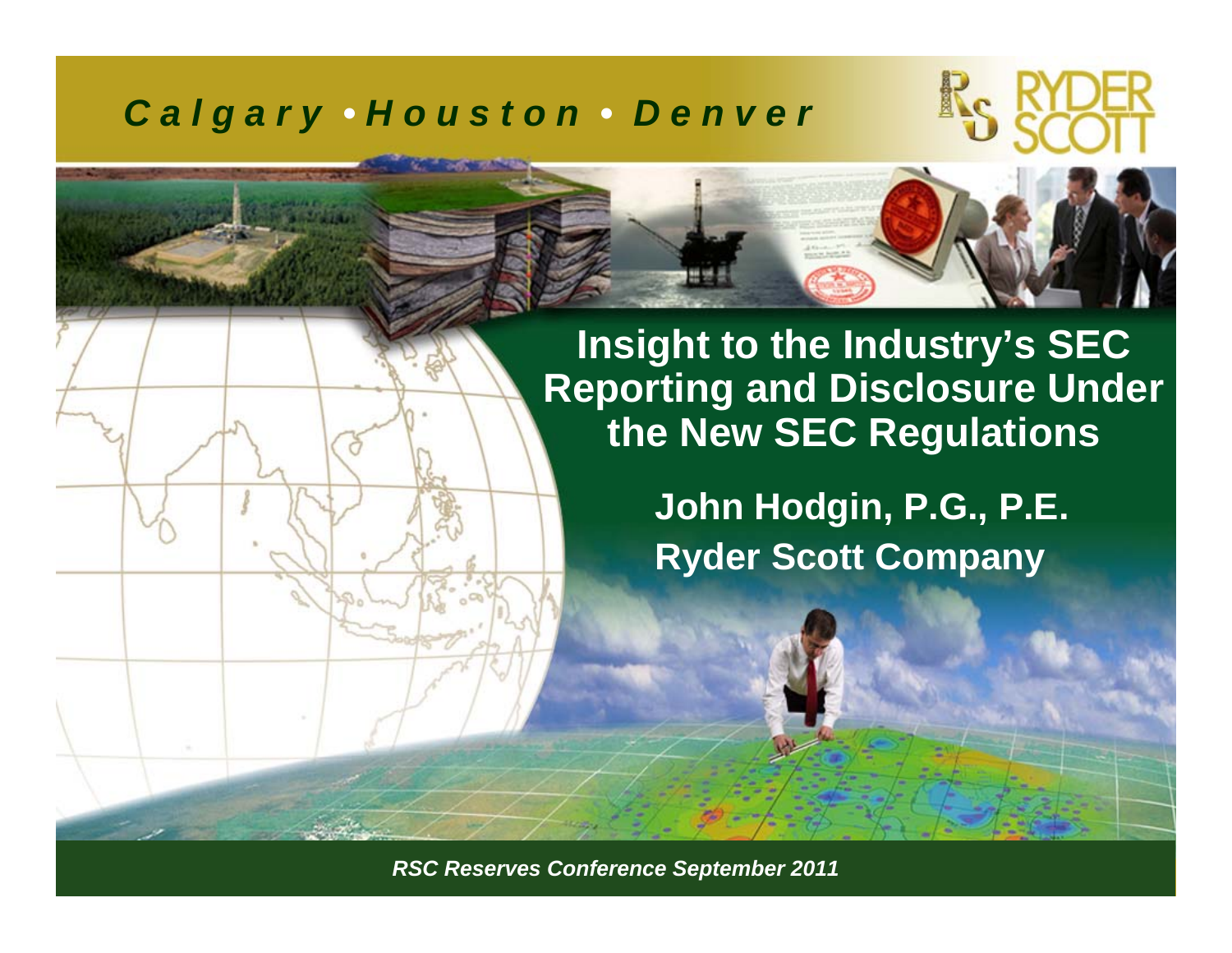# **Disclaimer**



- The information conveyed in the following presentation represents informed opinions about certain laws, regulations and interpretations but should not be considered as advice or counsel about any specific provision or topic. The applicability of the guidance provided herein should be considered on a case by case basis.
- The SEC Comment Letters referenced herein have been disclosed by the SEC and are publicly available.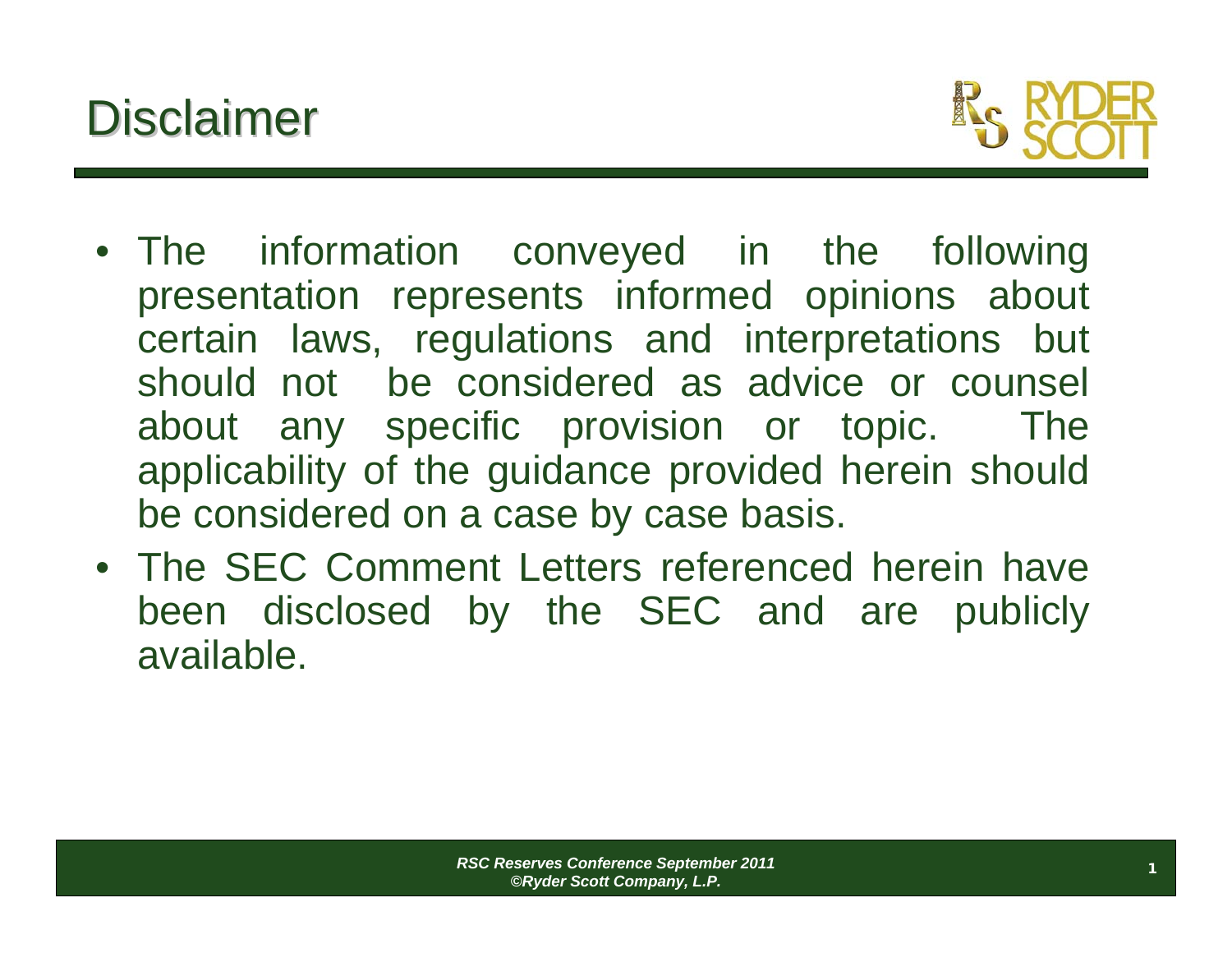

- $\bullet$  *Limited to technical issues relating to the estimation and reporting of reserves in public filings made with the SEC for the year ending 12/31/2009 and certain statistical measures based on filings for the year ending 12/31/2010*
- *Not a comprehensive analysis of all comments issued to date by the SEC*
- $\bullet$  *Will present a few selected more frequently asked questions and responses as examples*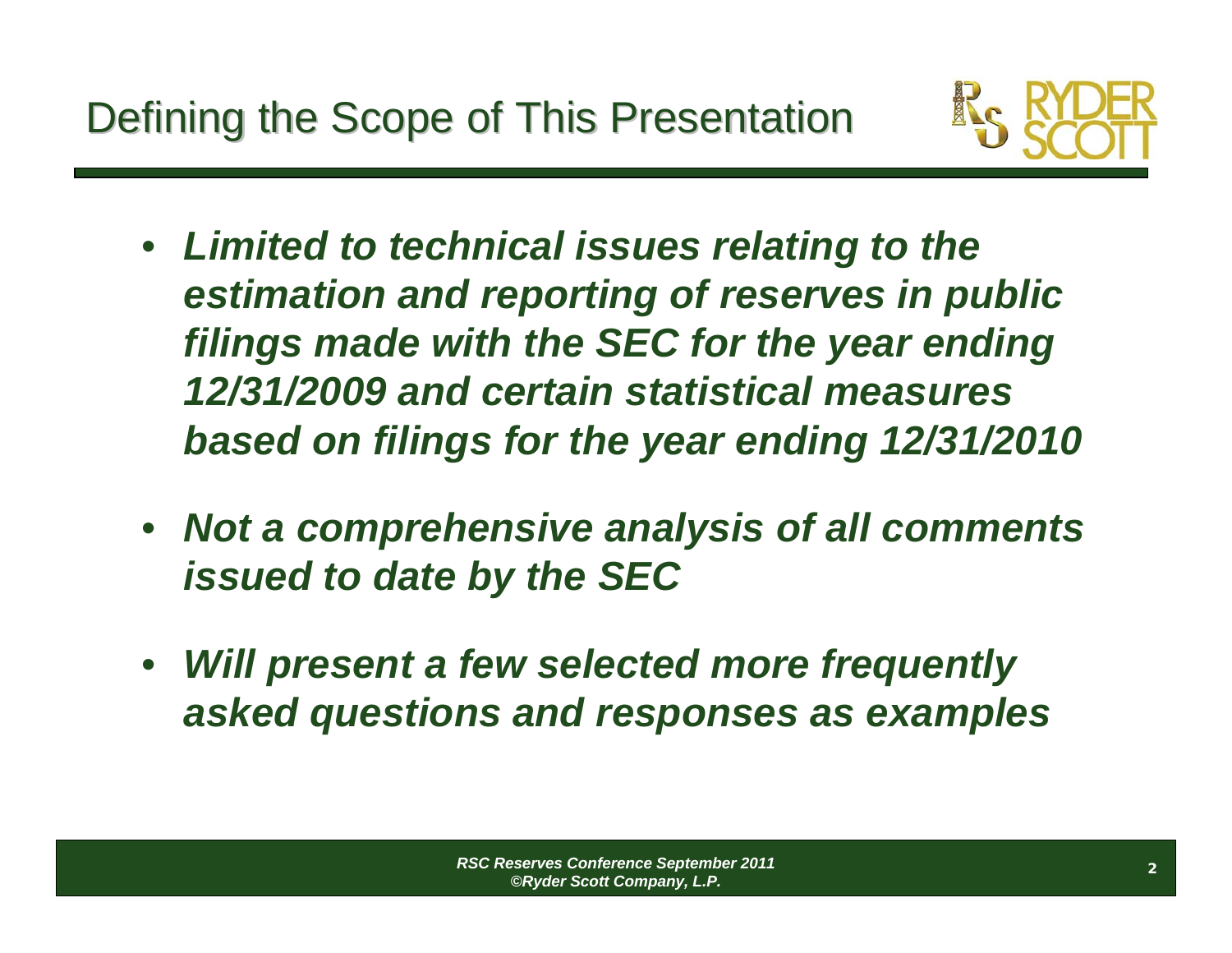## Source of Data for This Presentation

•





- *Data Source: The statistical data for this presentation was extracted from SEC Comment Letters, 10-K and 20-F Filings and is publicly available on the SEC's Electronic Data Gathering, Analysis and Retrieval system (EDGAR).*
- • *Sample Population: 110 Companies selected based on their rank by total asset value as of 12/31/2009 as published in the Sept. 6, 2010 Oil & Gas Journal; Vol. 108.33.*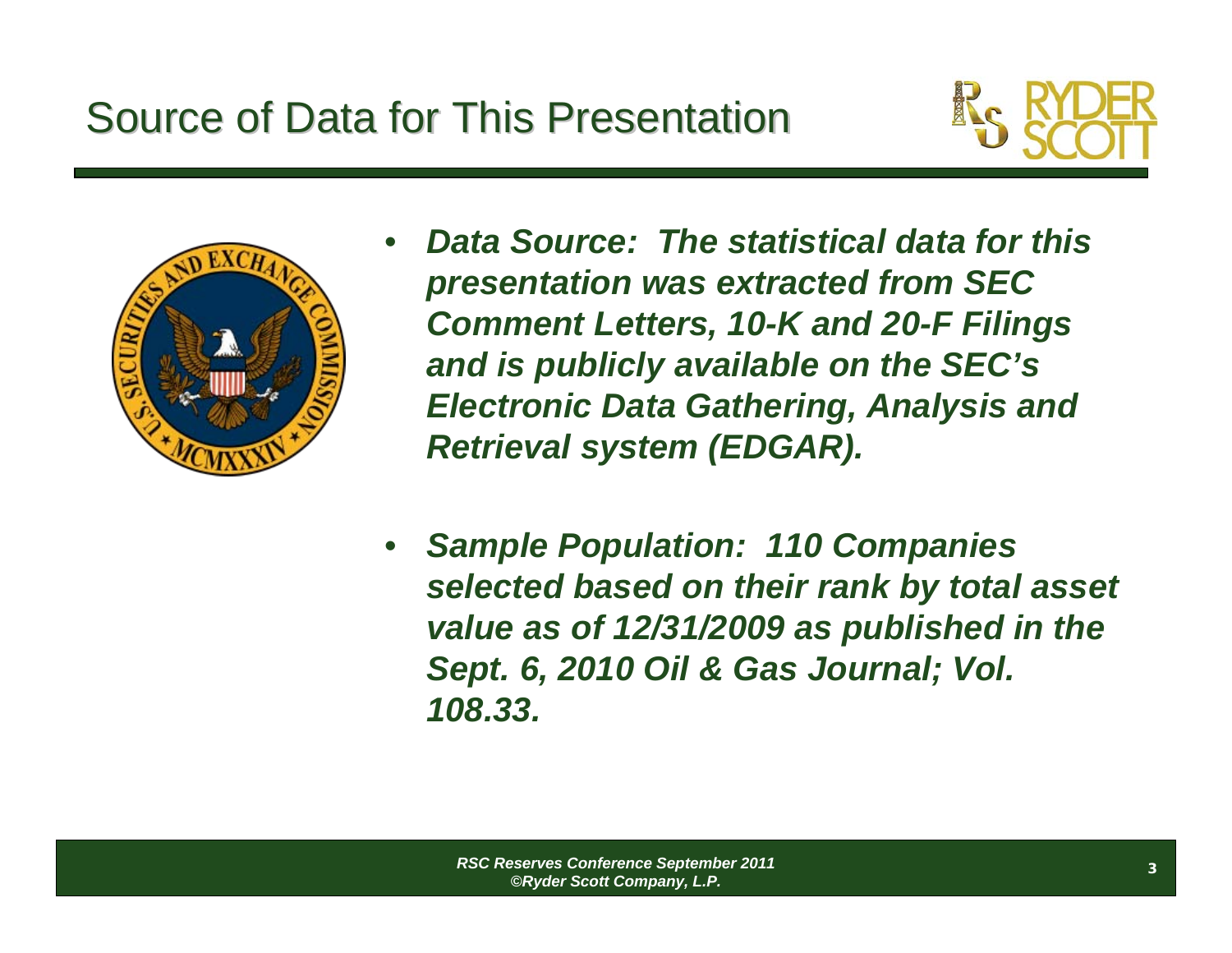# **Caution for Using Comment Letters** Be Aware of the Limitations





- • Comments are formulated based on the staff's "**understanding of that company's facts and circumstances**."
- • **Caution** should be exercised when **attempting to interpret the exchange of comments and responses contained in comment letters as a proxy or substitute for SEC guidance.**
- •**Not all of the facts considered and discussed may be part of the public record** as certain information may be subject to confidential treatment under Rule 83 or the object of private phone conversations between the SEC staff and the filer.
- Comment letters should **NOT be viewed as changing the SEC regulations or as SEC policy** on any interpretative matter.

Source: www.sec.gov/divisions/corpfin/cffilingreview.htm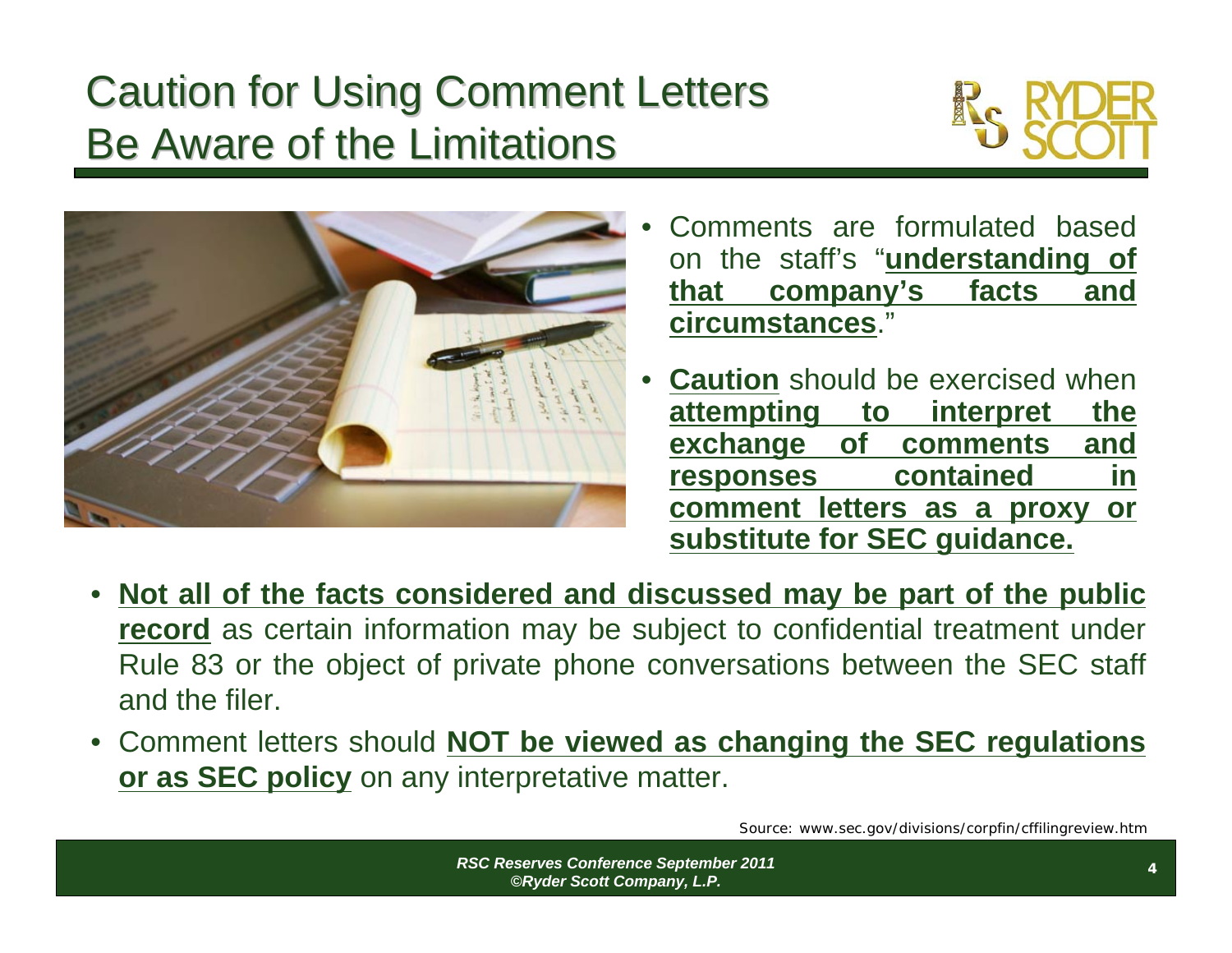### **SEC Responses in Comment Letter Are Not** Synonymous with Judicial Case Law

• Under common law systems, **case law** is the **reported decisions of certain courts which result in new interpretations of the law and are cited as precedents. Under case law, courts are bound by their own previous decisions** in similar cases. Common law courts generally explain in detail the legal rationale behind their decisions.



- • The **SEC notes that views expressed by staff as either written or oral statements are "not legally binding due to their informal nature."** These statements "do not necessarily contain a discussion of all material considerations necessary to reach the conclusions stated." Information provided in the form of compliance and disclosure interpretations or "C&DIs" (e.g. Oct 26, 2009 SEC C&DI referencing certain aspects of the "Modernization") are "intended as general guidance and should not be relied on as definitive." "There can be no assurance that the information presented in these interpretations is current, as the positions expressed may change without notice." The presenter suggest this guidance also applies to comment letters.
- • **In conclusion, the views and interpretations expressed by SEC staff do not represent a binding precedent.**

Source: www.wikipedia.org/wiki/Case\_law www.sec.gov/divisions/corpfin/cfguidance.htm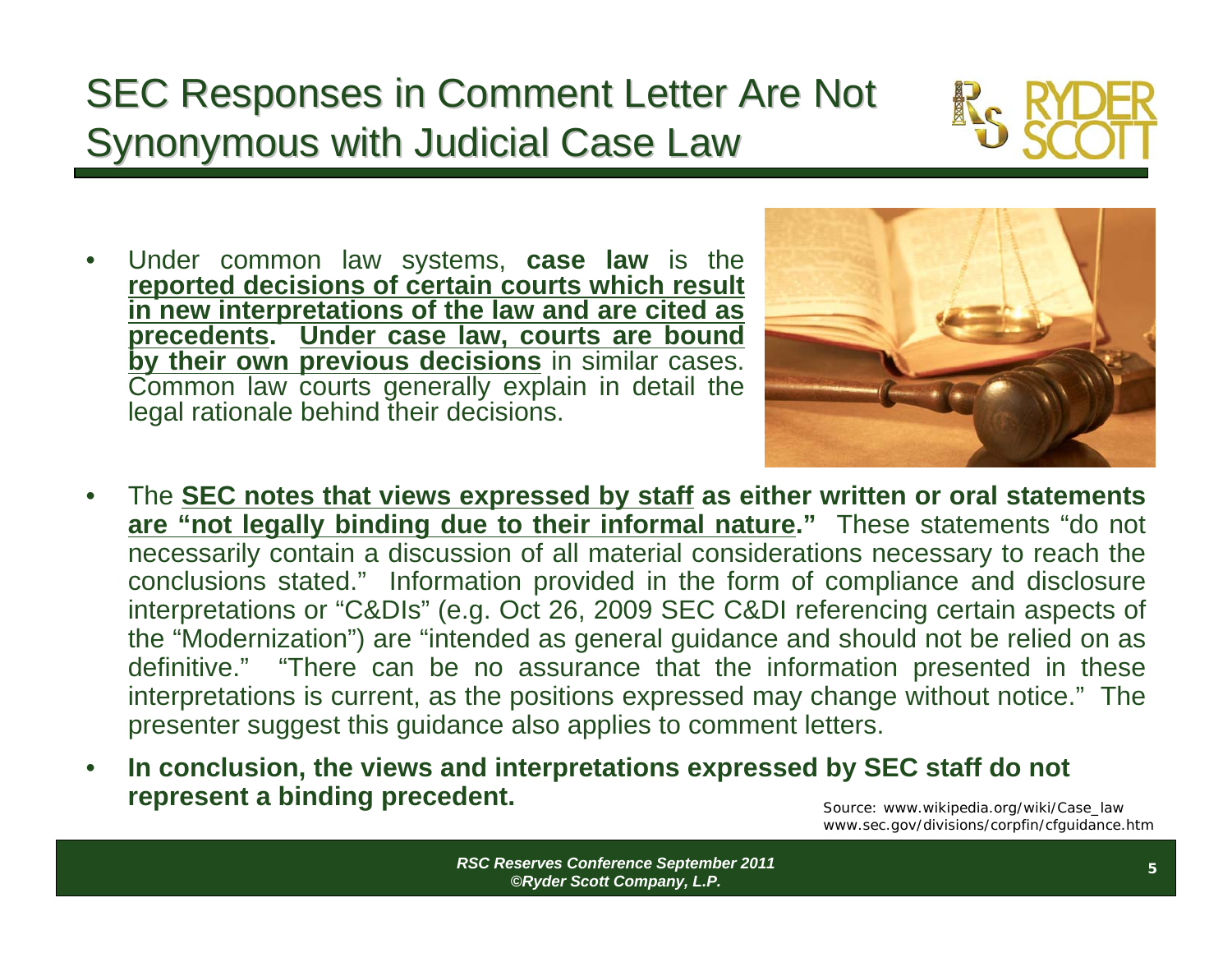# **SEC Review of Year End Filings**







**\*Based on 12/31/2009 calendar or fiscal year end SEC filings of companies ranked by total assets in the annual Oil & Gas Journal at 12/31/2009.**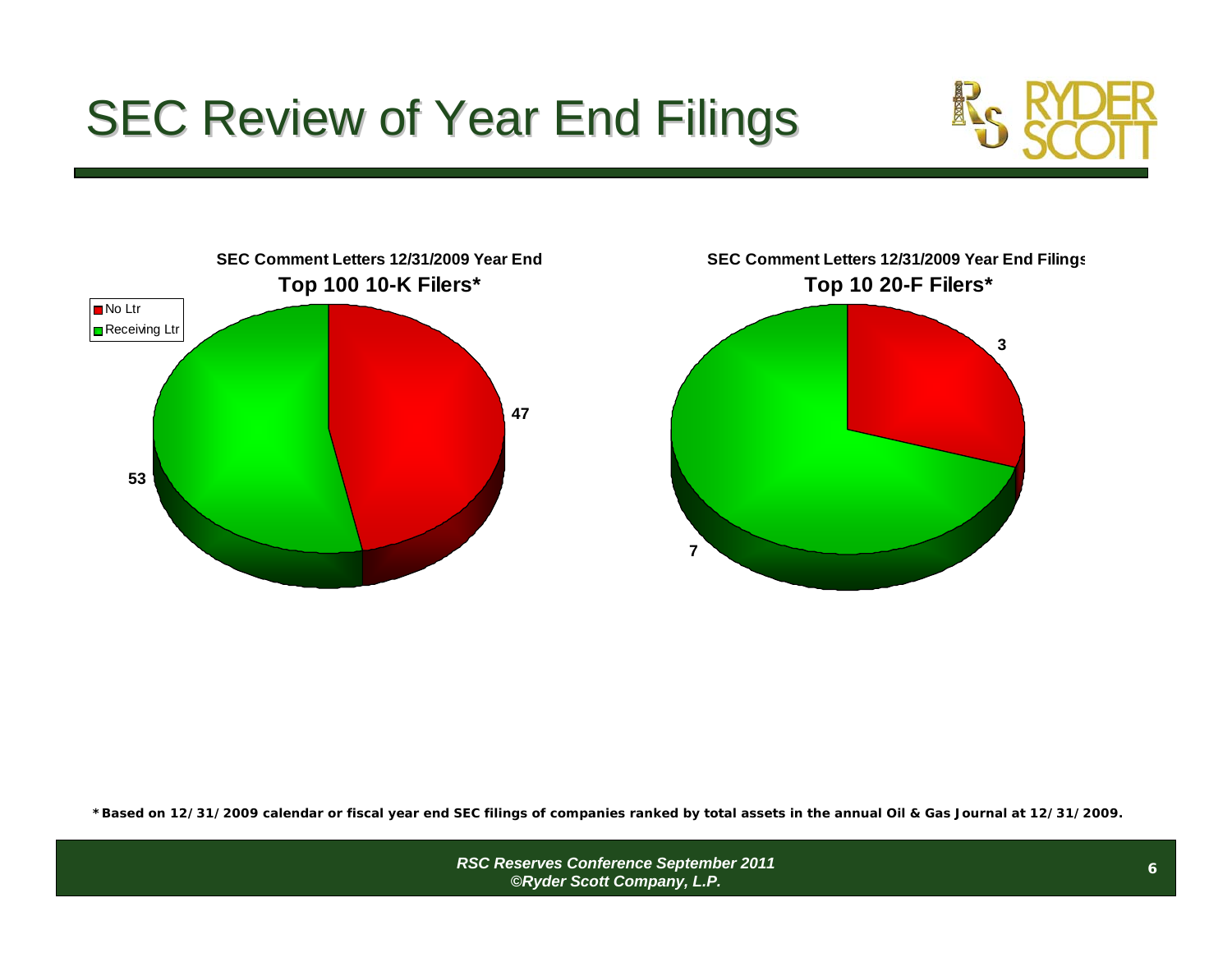# Why Wasn't Everyone Reviewed?





- Other than the reviews required by SOX, the **SEC selectively reviews filings to monitor and enhance compliance with the applicable disclosure and accounting requirements**. The decision to undertake a further review of a company's filings is based on a preliminary review. The SEC does not publicly disclose its preliminary review criteria. **The subject company is generally unaware of the review until it receives SEC comments.** The **SEC staff complete many filing reviews without issuing any comments.**
- • In the filing review process, **the SEC concentrates its resources on** critical disclosures that appear to conflict with the Commission rules or the applicable accounting standards or on **disclosures that appear to be materially deficient in explanation or clarity**.

Source: www.sec.gov/divisions/corpfin/cffilingreview.htm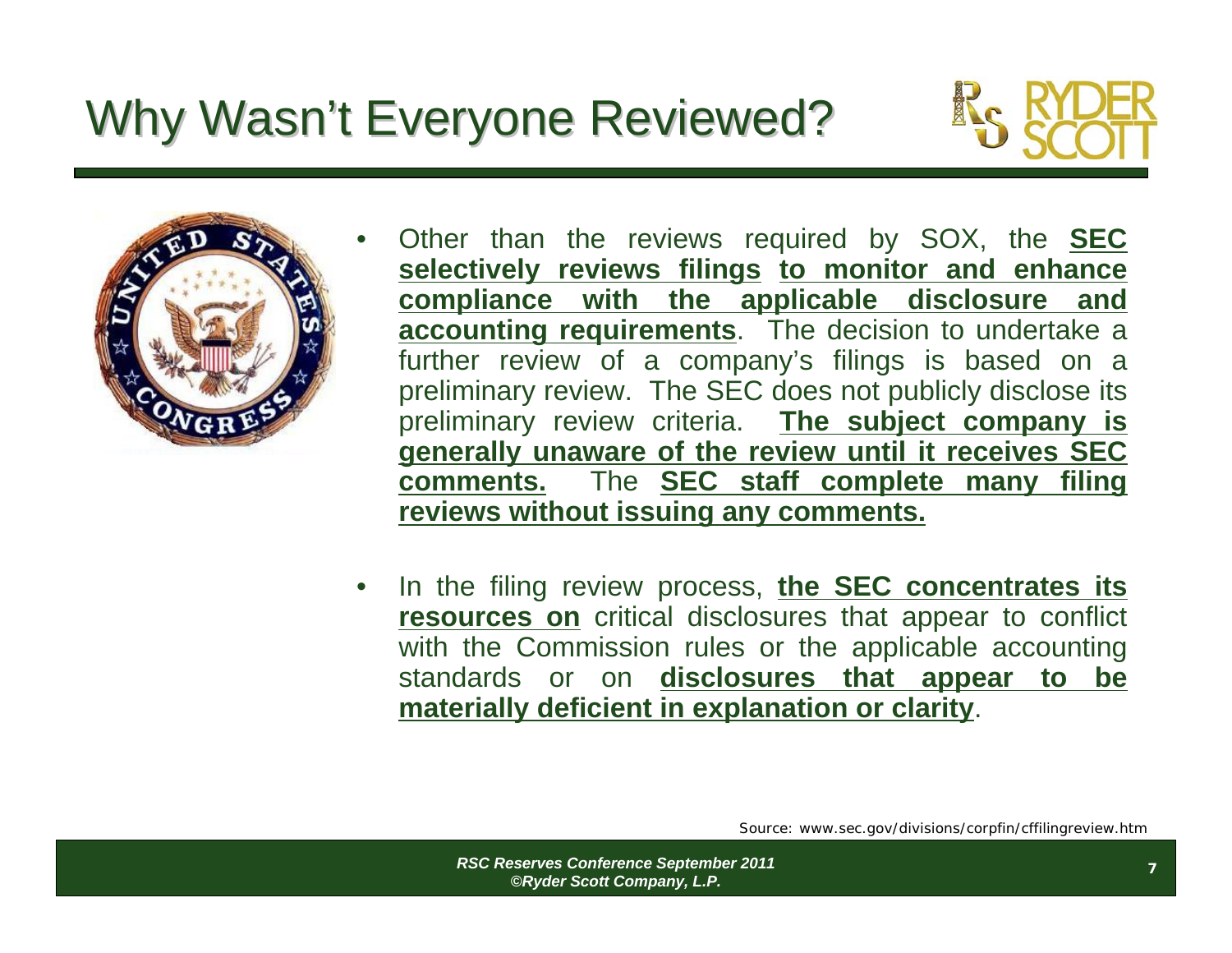# **SEC Scrutinizes Year End Filings**

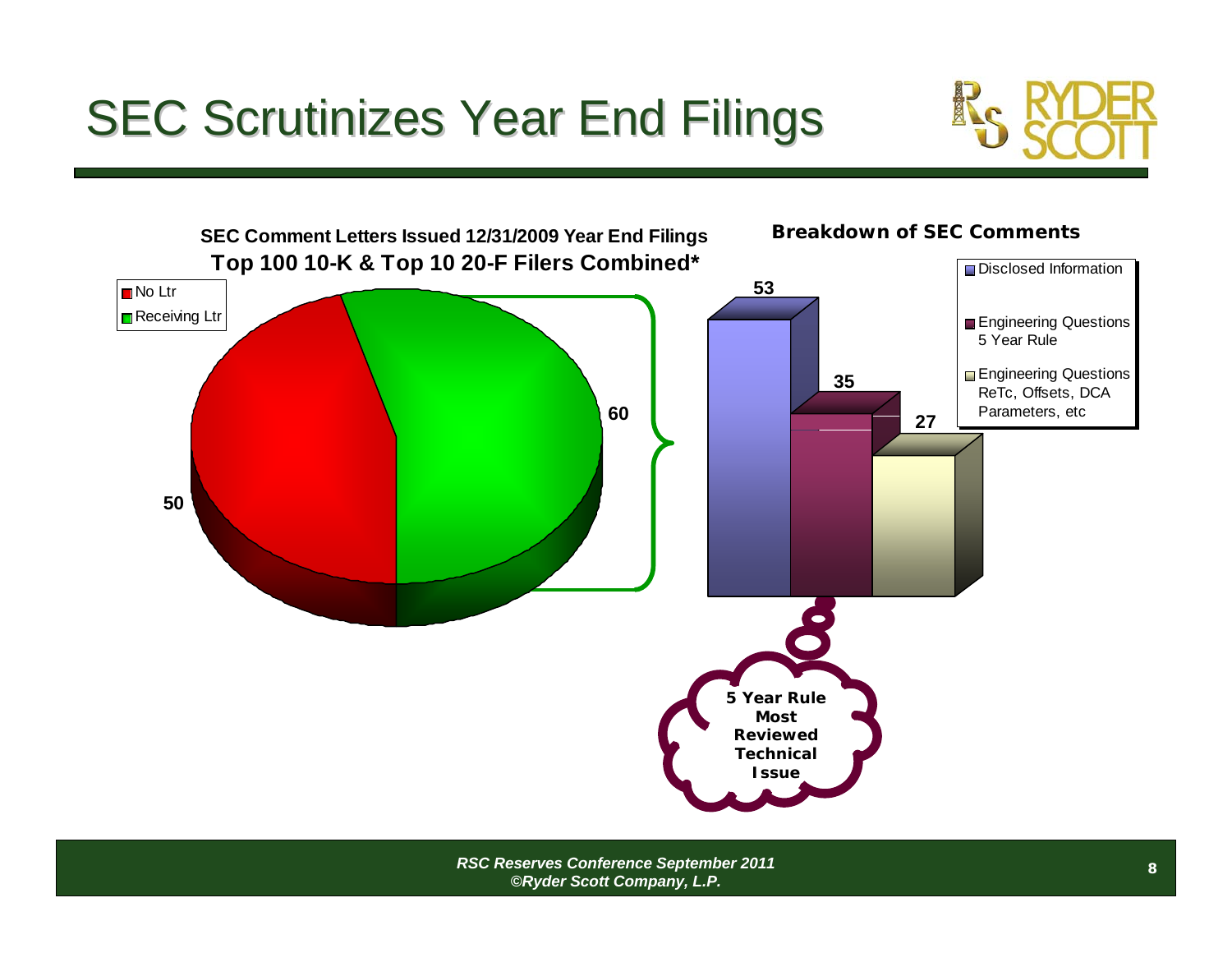#### Breakdown of Questions Relating to Timeframe and Commitment to Convert Reserves from PUD to Dvl



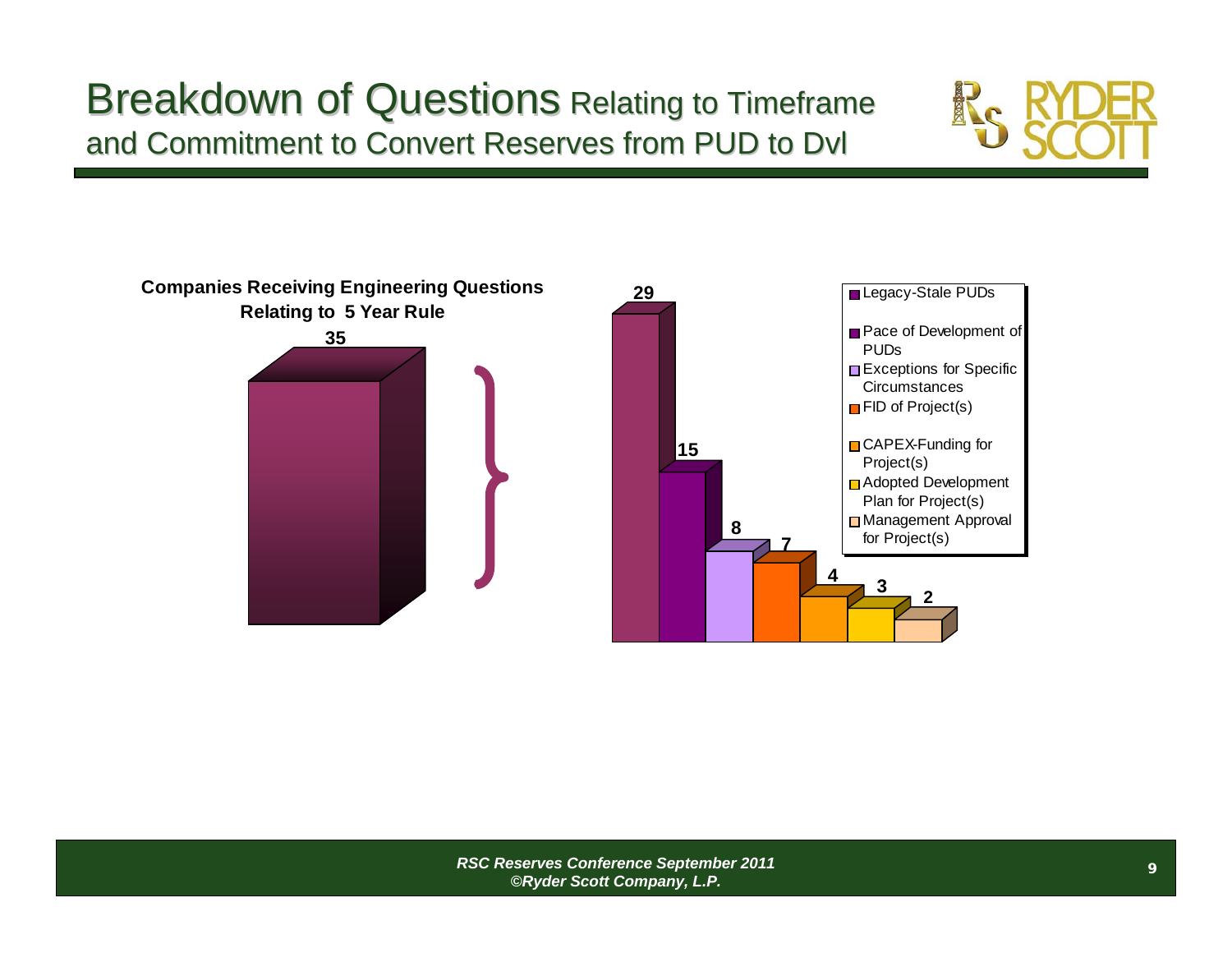#### SEC Comments Relating to the PUDs That Remain Undeveloped for Five or More Years





#### U.S. Securities and Exchange Commission

**Letter Dated: October 29, 2010**

**Topic: Proved Undeveloped Reserves**

**Reference: 12/31/2009 20-F Filing**

"**We note your discussion of reserves that remain proved undeveloped for five or more years**. **Describe for us the specific field or projects involved**. For each field or project, **explain, in greater detail, the reason why the reserves remain undeveloped**. Also, tell us the volume of reserves at issue, by field or project and in total."

Source: ENI SEC Comment Letter Correspondence Oct 29, 2010; Question 2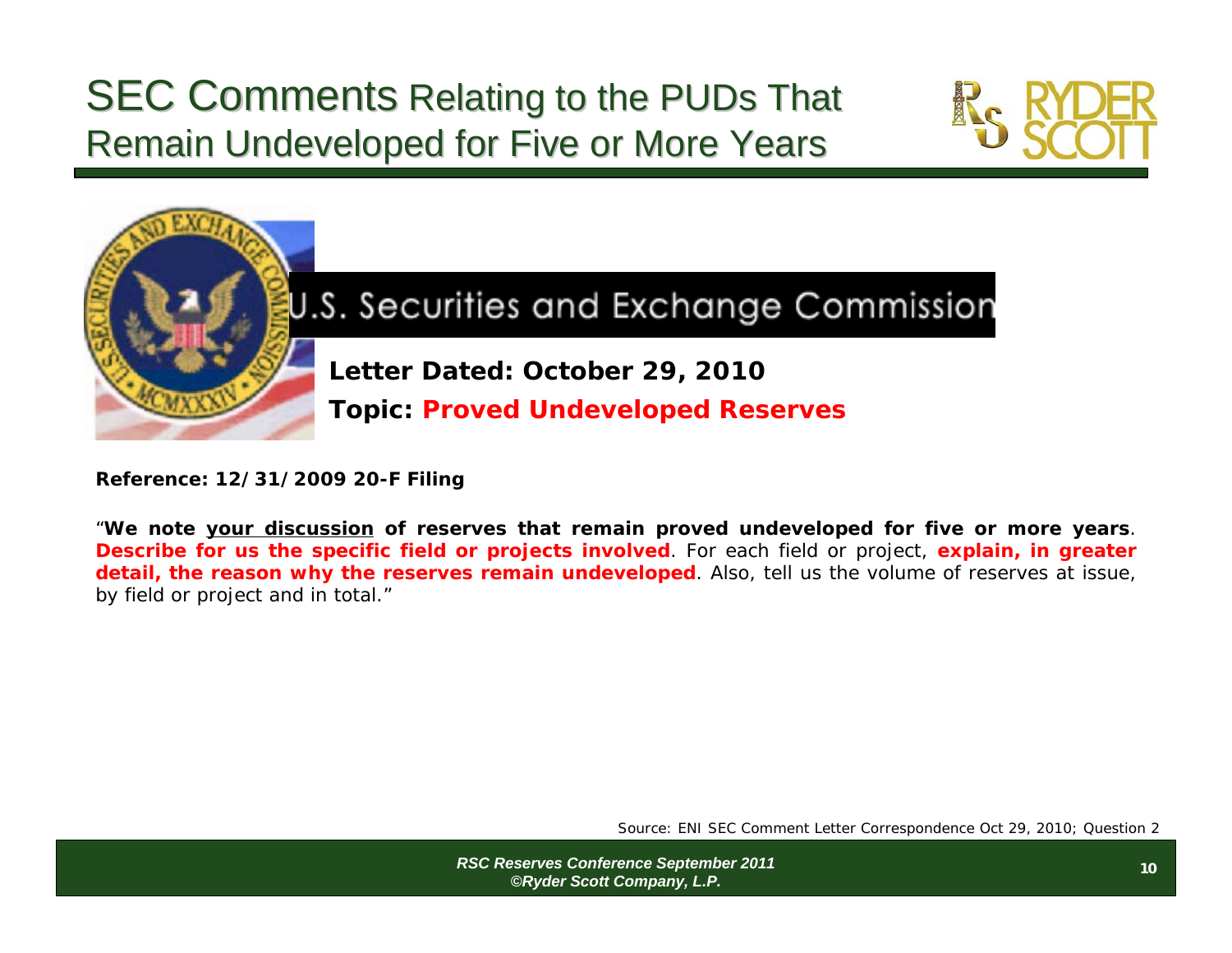#### SEC Comments Relating to the Pace to Develop PUDs Within 5 Years





#### U.S. Securities and Exchange Commission

**Letter Dated: April 14, 2010**

**Topic: Proved Undeveloped Reserves**

**Reference: 12/31/2009 10-K Filing**

"You state that **you developed 81 million barrels equivalent of proved undeveloped reserves in 2009**. This represents approximately **19% of your total proved undeveloped reserves at year end 2008** and **10% of your proved undeveloped reserves at year end 2009**.

**This rate of development of your proved undeveloped reserves at year end 2009 suggests that it will take approximately 10 years to develop all of your proved undeveloped reserves, assuming that no additional proved undeveloped reserves are added during that time.**

**As proved undeveloped reserves should generally be developed within five years of initially booking them as proved, please tell us your plan to accomplish this."**

Source: Devon SEC Comment Letter Correspondence Apr 14, 2010; Question 5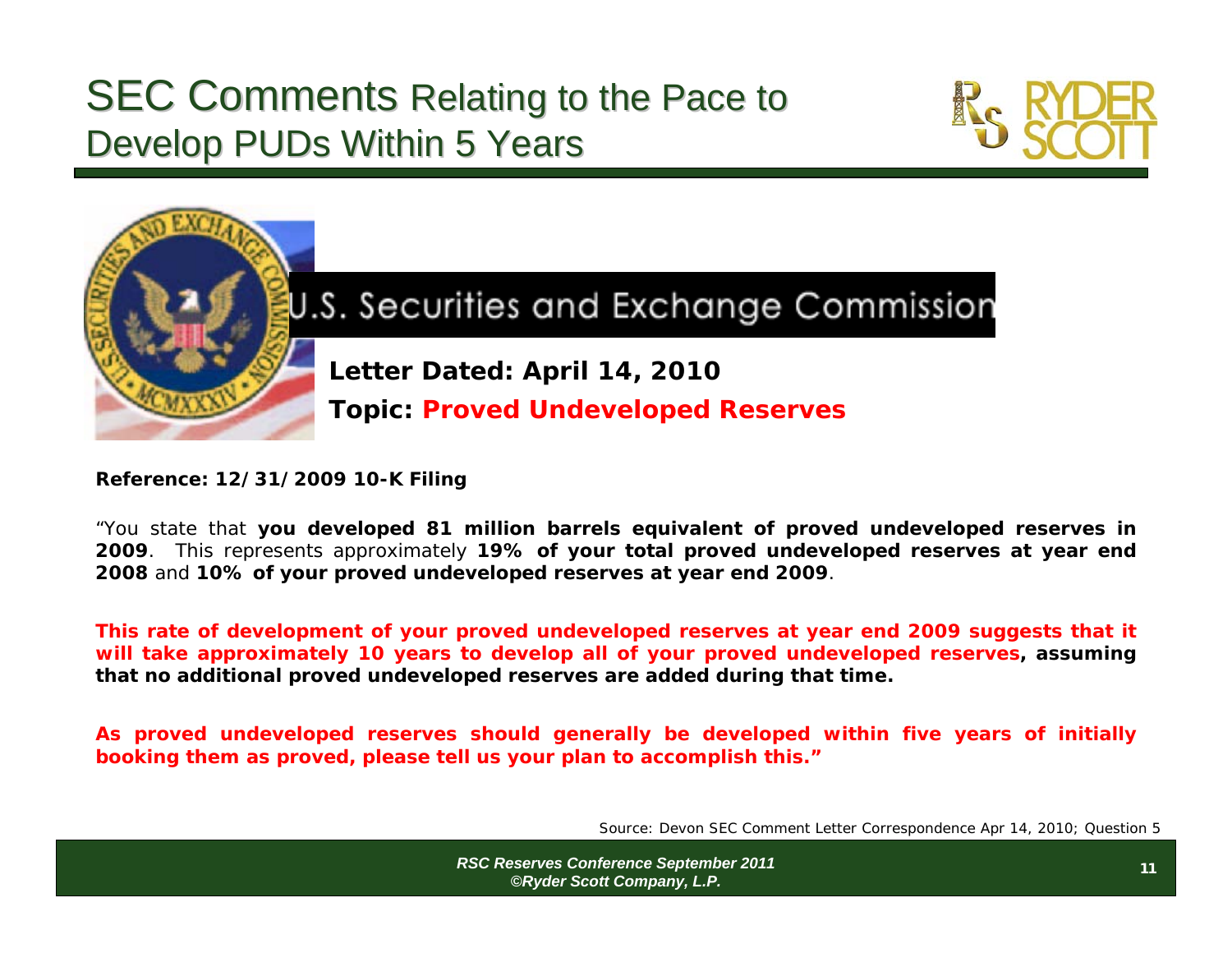

- $\bullet$  **Required SEC Disclosure Information Provides Data for Two Key Metrics in SEC Test of 5 Year Rule**
	- **1. Track Record** of converting PUD volumes reported in the prior year filing
	- **2. Pace of development** which relates track record to PUD volumes reported in current filing
- • Lets examine the **12/31/2010 10-K** data for the Oil & Gas Journal Top 50 10-K Filers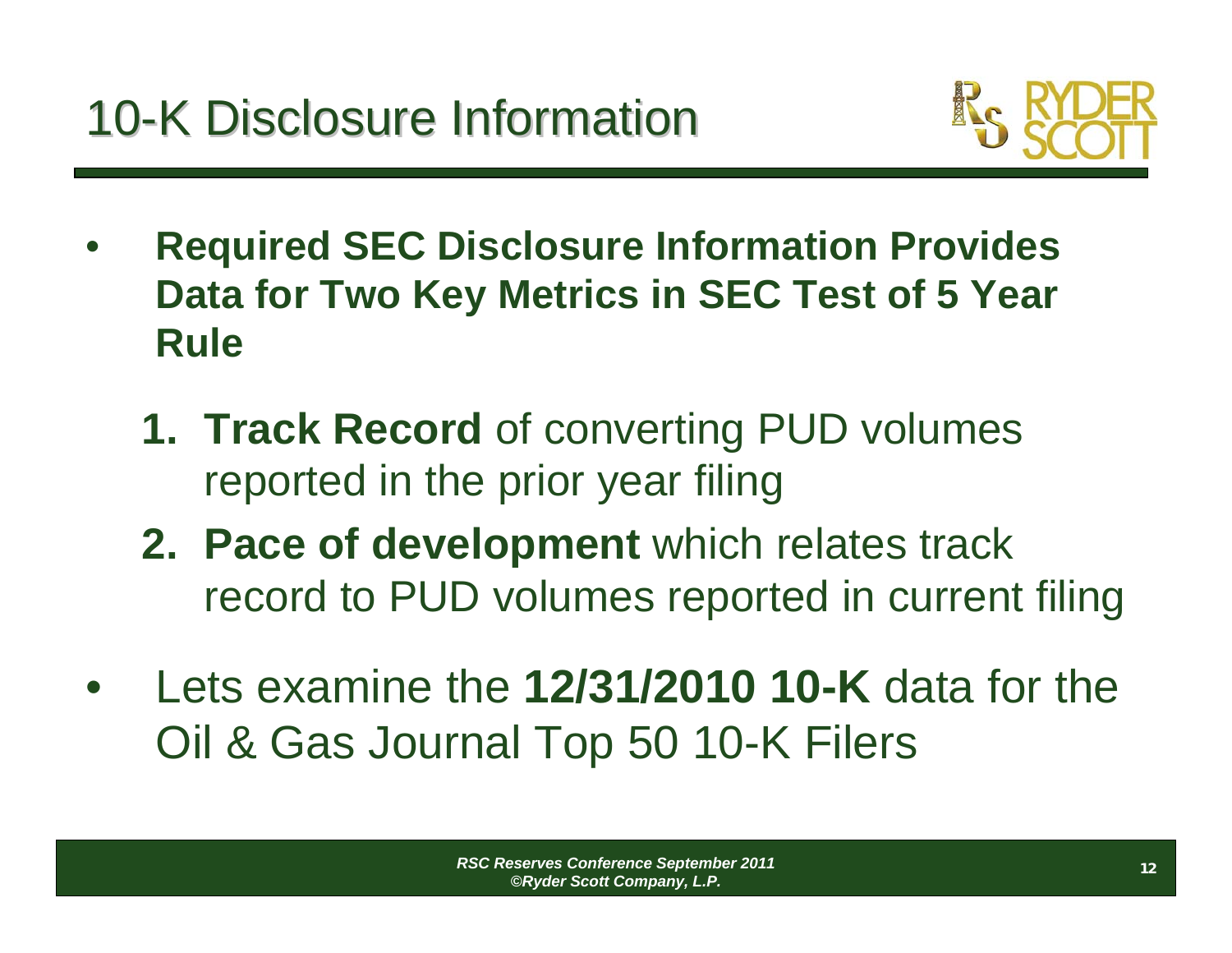### Track Record-Survey of O&G Journal Top 50 10-K Filers 12/31/2010





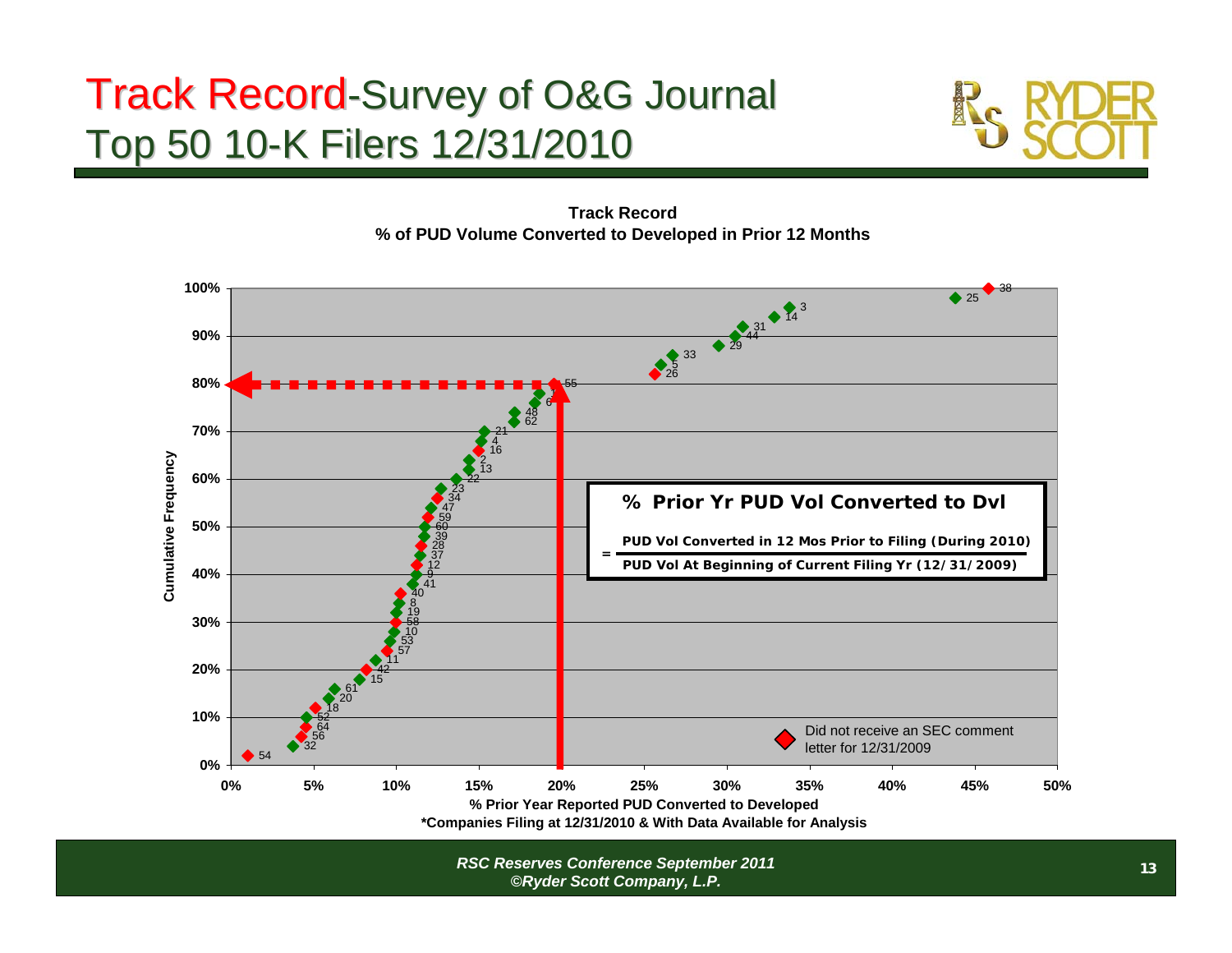#### Pace of Development-Survey of O&G Journal Top 50 10-K Filers 12/31/2010



**PUD Development Pace Number of Years to Develop 12/31/2010 PUD Volume Based on 2010 Track Record**



**\*Companies Filing at 12/31/2010 & With Data Available for Analysis**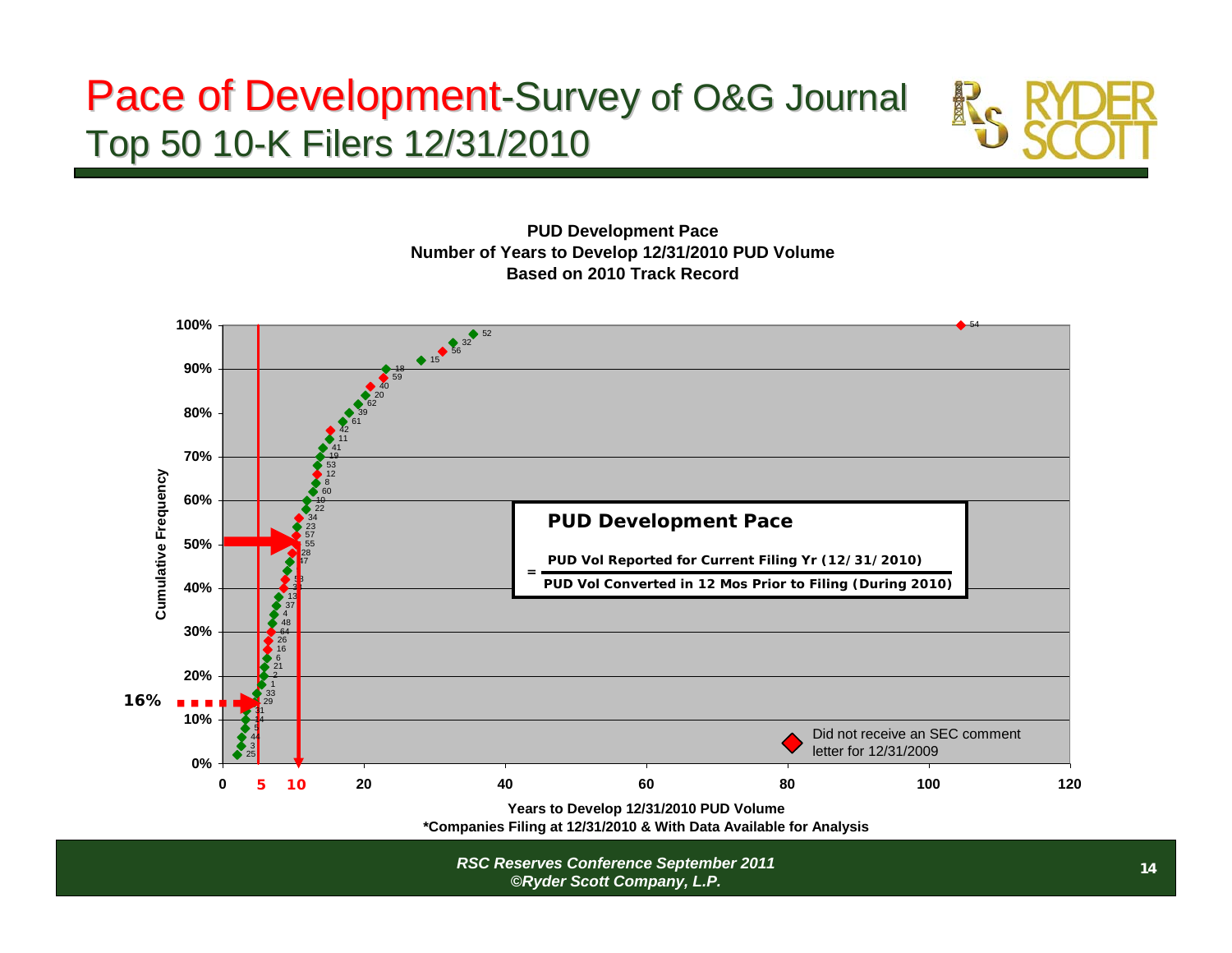

• While the track record of the previous year may not be indicative of the pace of development in future years, clearly the SEC will be asking companies to justify their PUD volumes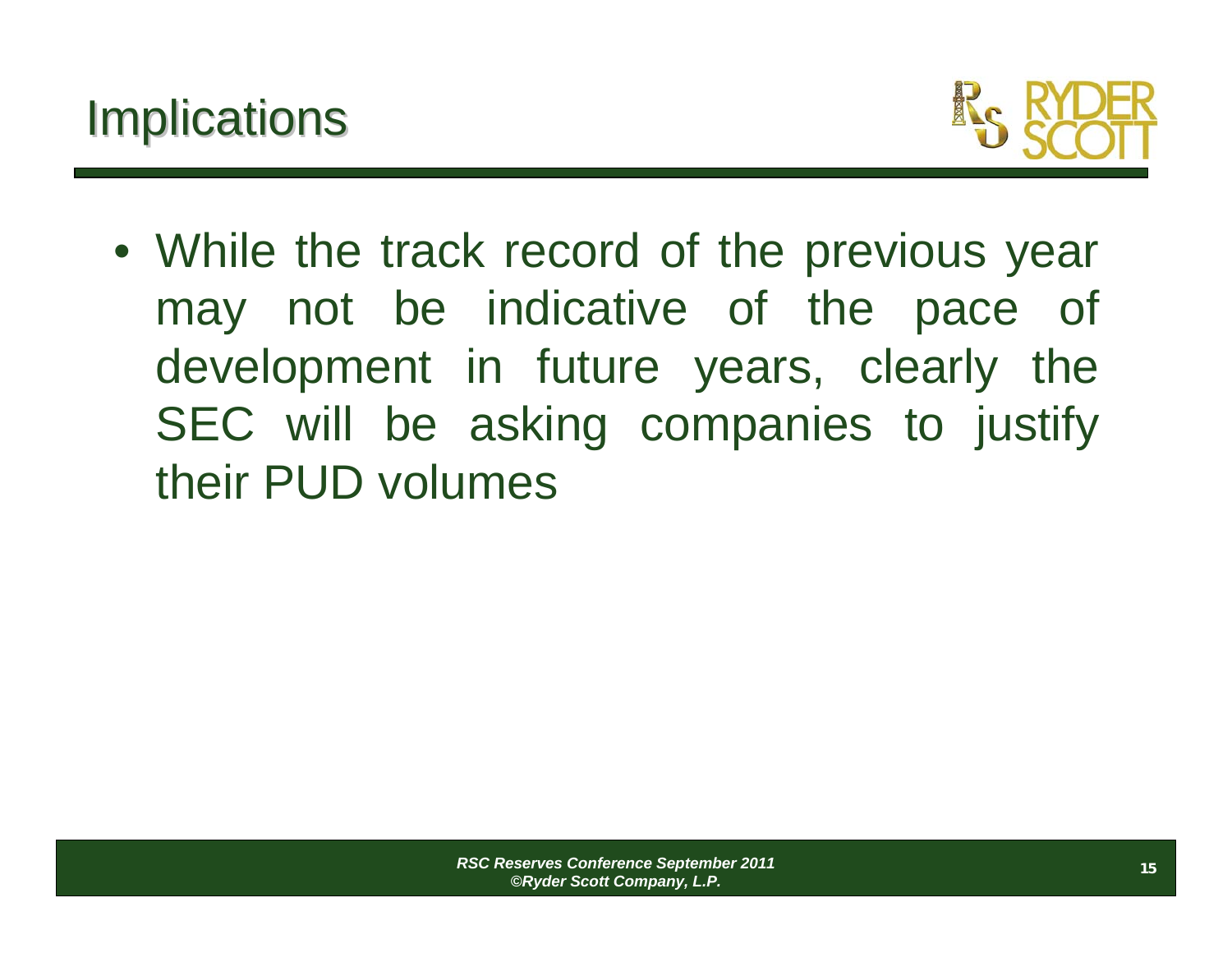#### Breakdown of Questions Relating to Other **Engineering Topics**



**Companies Receiving Other Engineering Questions Relating to Topics Such as ReTc, Offsets, Rights to Book Reserves, Prices & Differentials, etc**



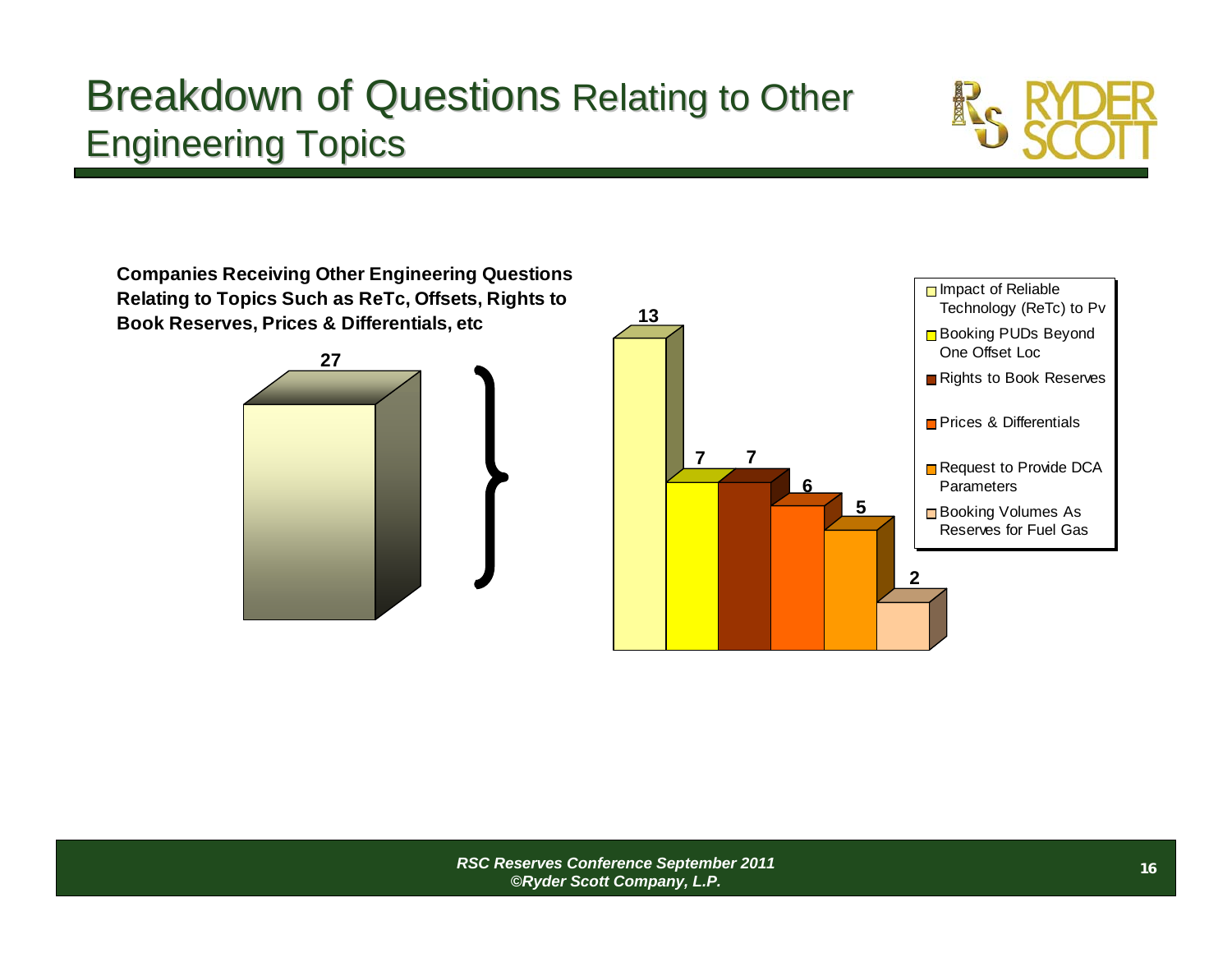

#### $\bullet$ Booking PUDs Beyond 1 Offset Location

- 1. Chesapeake Energy
- 2. Petrohawk Energy
- 3. Newfield Exploration
- 4. Southwestern Resources
- 5. Quicksilver Resources
- 6. Continental Resources
- 7. Brigham Exploration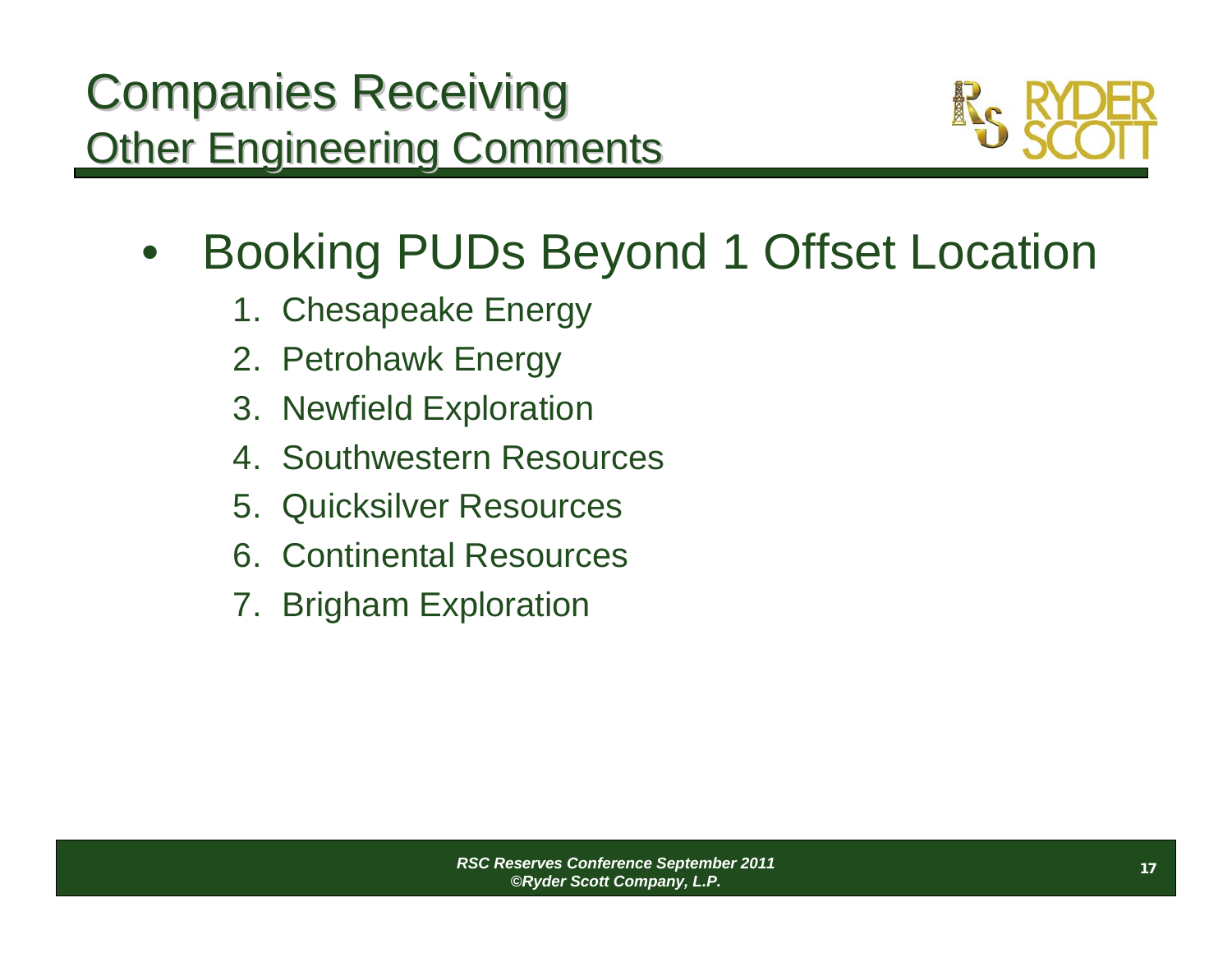

- $\bullet$  Request to Provide DCA Parameters
	- 1. EOG Resources
	- 2. Petrohawk Energy
	- 3. Newfield Exploration
	- 4. Callon Petroleum
	- 5. GeoMet (CBM DCA Parameters)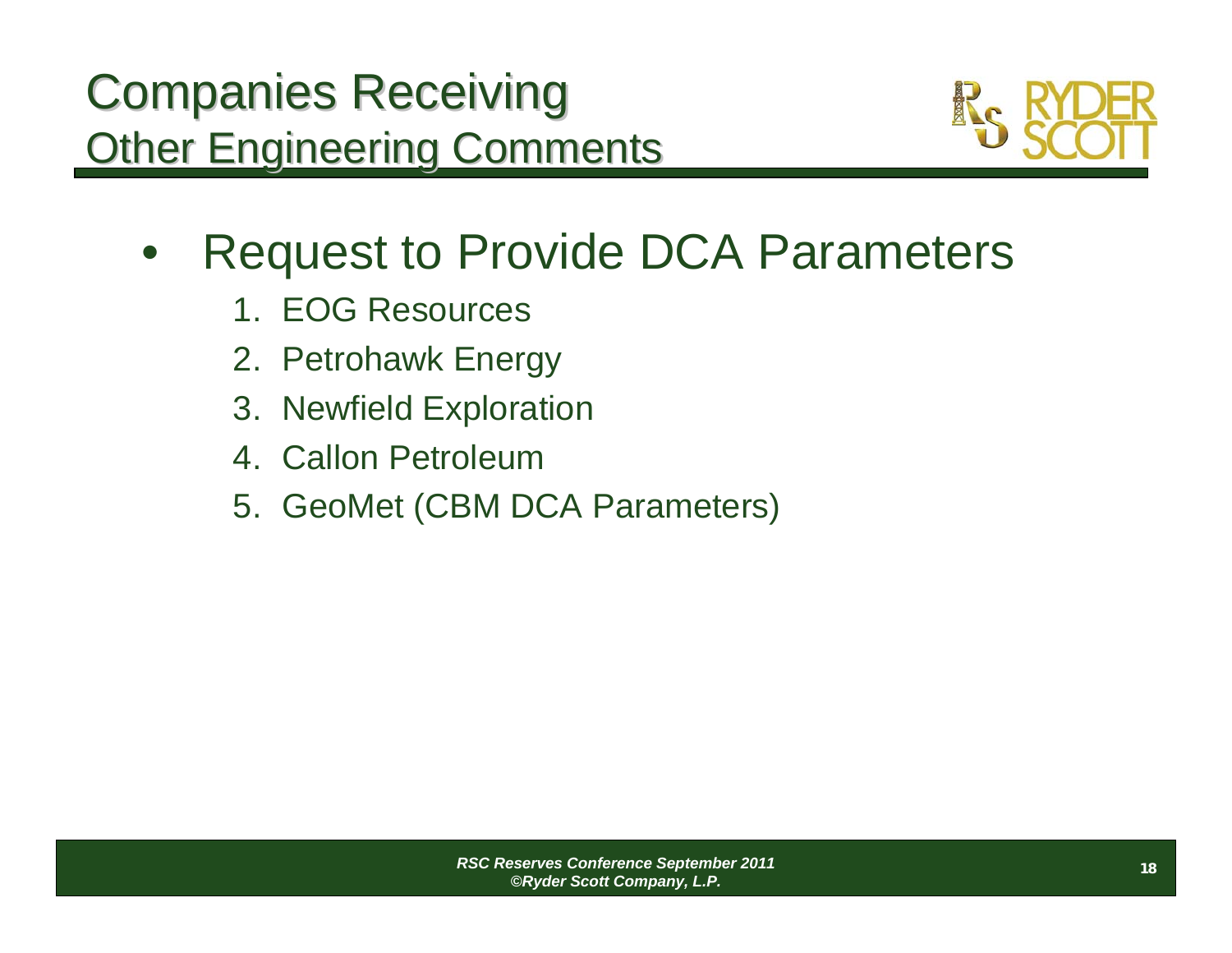#### **Breakdown of Questions Relating to** Disclosure of Information About Reserves



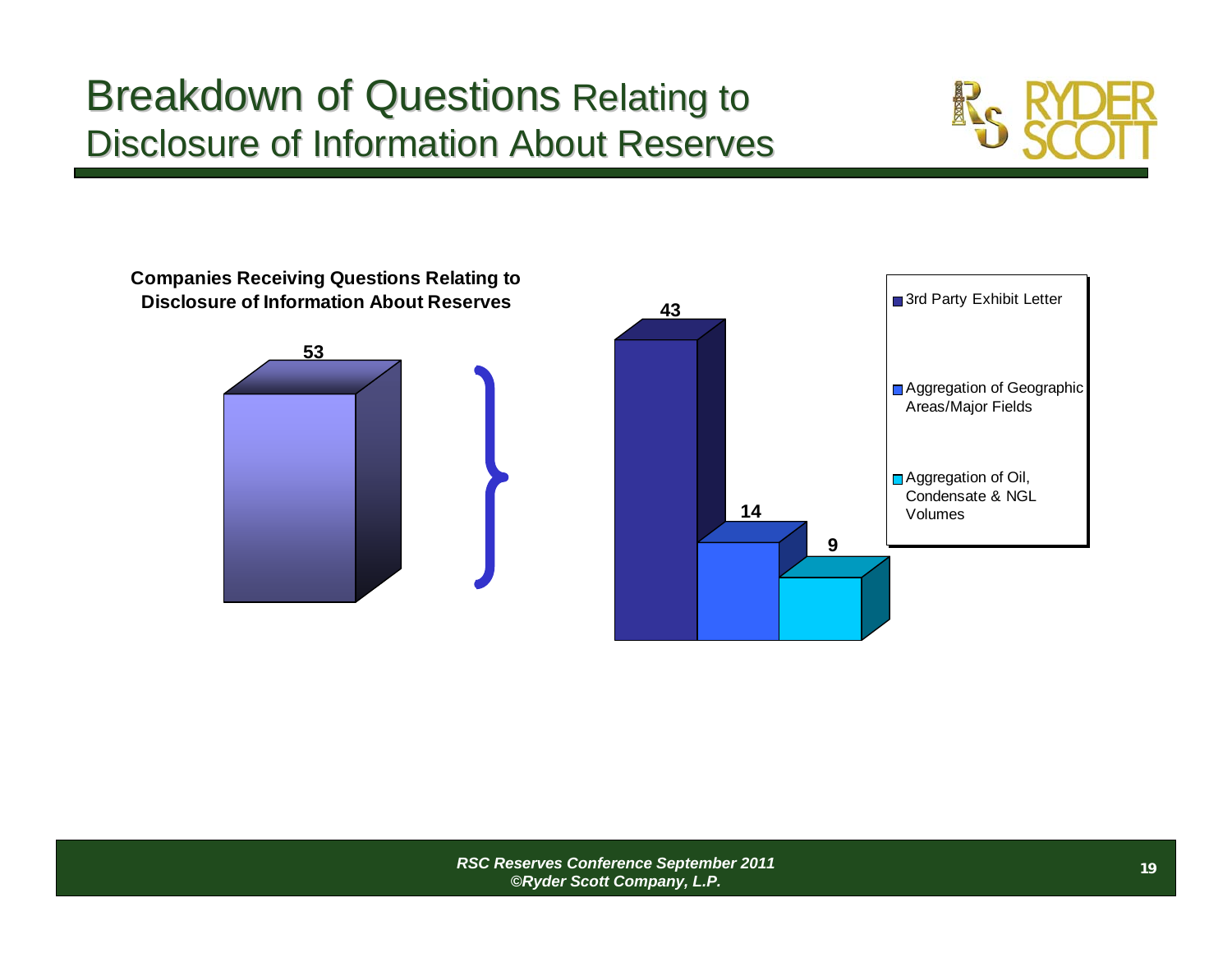#### SEC Comments Relating to the Aggregation of Oil, Condensate & NGL Volumes





#### U.S. Securities and Exchange Commission

**Letter Dated: June 16, 2010 Topic: Disclosure By Individual Product**

#### **Reference: 12/31/2009 10-K Filing**

"We note that you have grouped together your proved reserves related to crude oil, condensate and NGLs. Please explain why you do not believe it necessary to disclose separately these three products."

#### ¾**Companies Receiving This Comment From the SEC**

- **1. Anadarko Petroleum**
- **2. Hess**
- **3. Range Resources**
- **4. Cimarex Energy**
- **5. Swift Energy**
- **6. Clayton Williams Energy**
- **7. Black Hills**
- **8. Approach Resources**
- **9. BP**

Source: Clayton Williams SEC Comment Letter Correspondence June 16, 2010; Question 1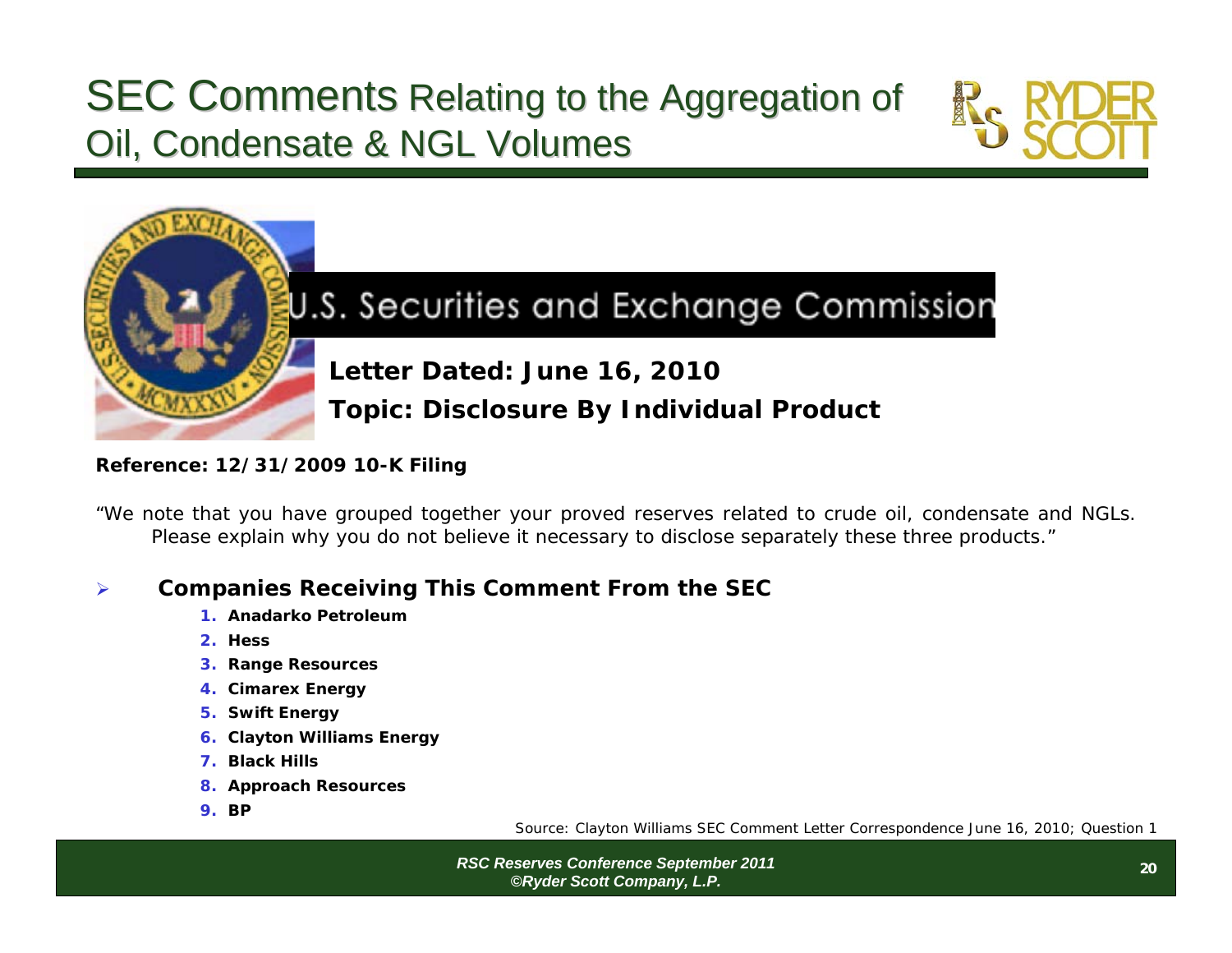

• Comment letters may provide insight to how the SEC Staff may view the application of the regulations to certain reserves related matters.



• Evaluators should be aware of the limitations for such.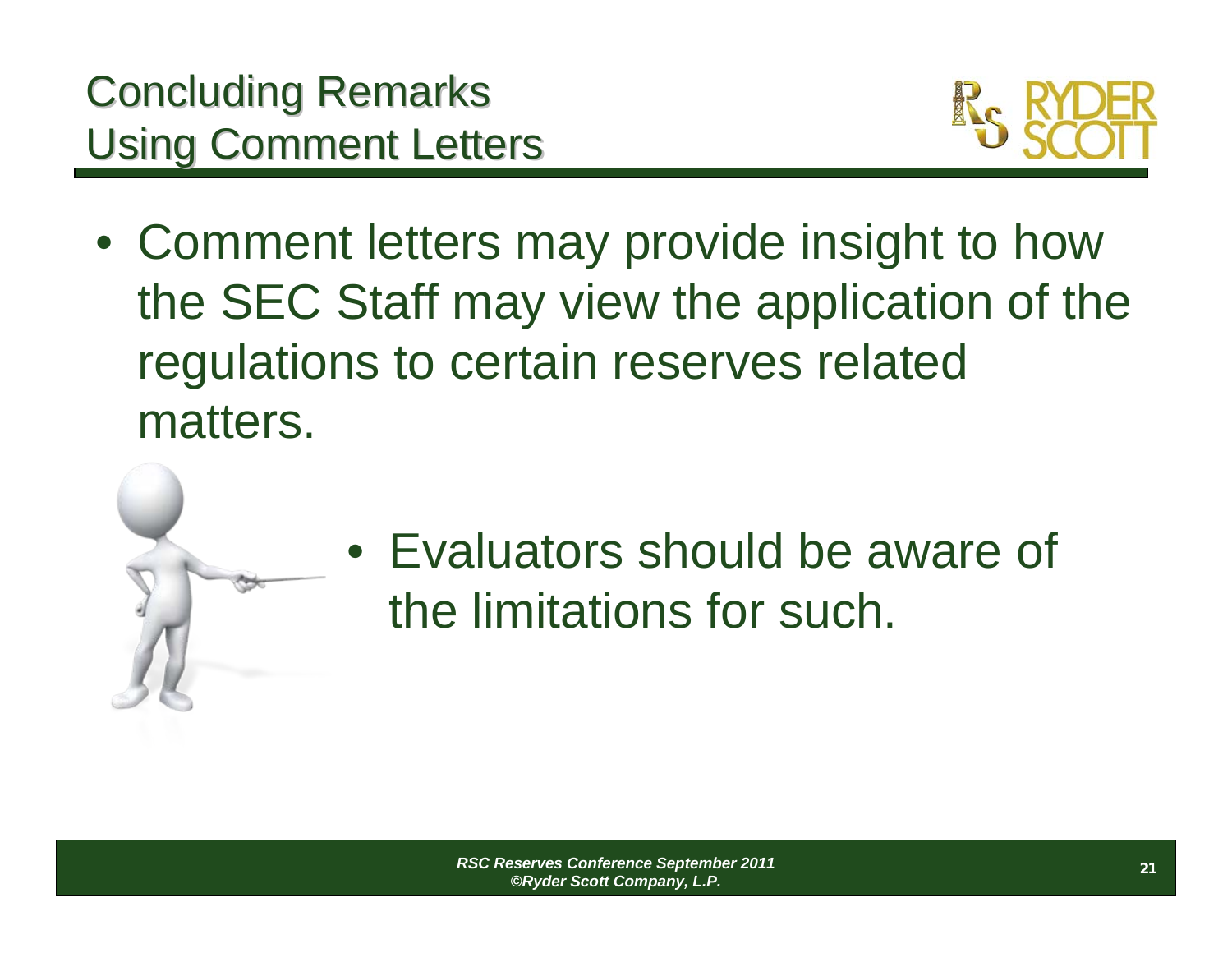# **Closing Remarks**





# **My Time My Time's Up!**

# **Thanks for Listening. Thanks for Listening.**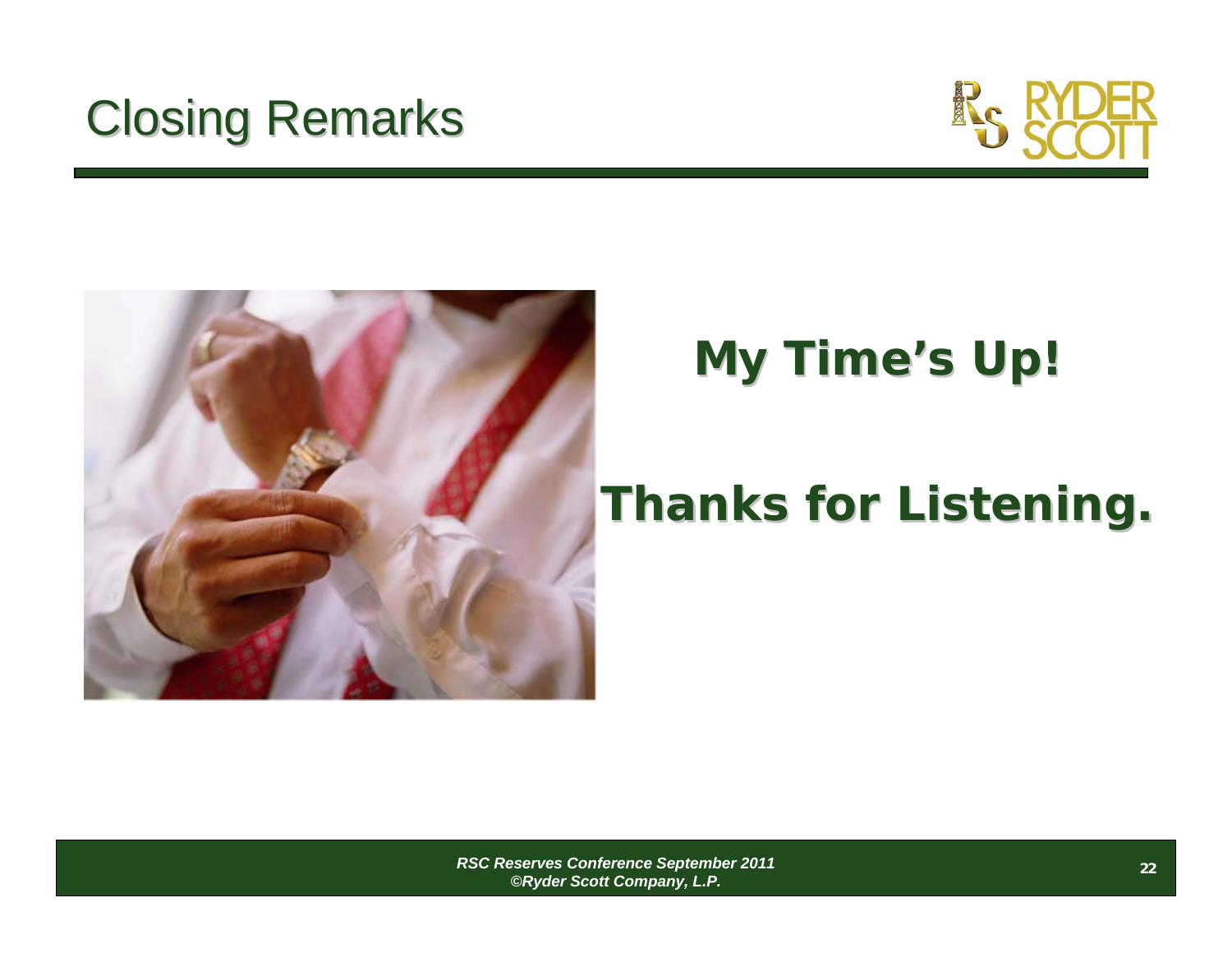## Companies Filing with the SEC Oil & Gas Journal 12/31/2009 Ranking\*



|                | <b>Ref Index Company</b>                      |    | <b>Ref Index Company</b>                        |                | <b>Ref Index Company</b>             |
|----------------|-----------------------------------------------|----|-------------------------------------------------|----------------|--------------------------------------|
|                |                                               |    | <b>10-K FILERS</b>                              |                |                                      |
| 1              | <b>Exxon Mobil Corp</b>                       | 38 | SandRidge Energy Inc                            | 75             | <b>Approach Resources Inc</b>        |
| $\mathbf{2}$   | <b>Chevron Corp</b>                           | 39 | <b>SM Energy Inc</b>                            | 76             | <b>DTE Energy Co</b>                 |
| 3              | <b>ConocoPhillips</b>                         | 40 | <b>Exco Resources Inc.</b>                      | 77             | <b>Rex Energy Corp</b>               |
| 4              | <b>Anadarko Petroleum Corp</b>                | 41 | <b>Continental Resources Inc.</b>               | 78             | <b>GeoResources Inc</b>              |
| 5              | <b>Marathon Oil Corp</b>                      | 42 | <b>Berry Petroleum Co</b>                       | 79             | <b>PostRock Energy Services Corp</b> |
| 6              | <b>Occidental Petroleum Corp</b>              | 43 | <b>Unit Energy Partners</b>                     | 80             | <b>Cano Petroleum Inc.</b>           |
| $\overline{7}$ | <b>XTO Energy Inc</b>                         | 44 | <b>Kinder Morgan LP</b>                         | 81             | <b>Warren Resources Inc.</b>         |
| 8              | <b>Chesapeake Energy Corp</b>                 | 45 | <b>CNX Gas Corp</b>                             | 82             | <b>Callon Petroleum Co</b>           |
| 9              | <b>Devon Energy Corp</b>                      | 46 | <b>Atlas Energy Resources LLC</b>               | 83             | <b>Gulfport Energy Corp</b>          |
| 10             | <b>Hess Corp</b>                              | 47 | <b>Ultra Petroleum</b>                          | 84             | <b>PrimeEnergy Corp</b>              |
| 11             | <b>Apache Corp</b>                            | 48 | <b>Bill Barrett Corp</b>                        | 85             | <b>NGAS Resources Inc.</b>           |
| 12             | El Paso Corp                                  | 49 | <b>Comstock Resources Inc.</b>                  | 86             | <b>Meridian Resource Corp</b>        |
| 13             | <b>EOG Resources Inc.</b>                     | 50 | Eagle Rock Energy Partners LP                   | 87             | <b>Abraxas Petroleum Corp</b>        |
| 14             | <b>Murphy Oil Corp</b>                        | 51 | <b>Delta Petroleum Corp</b>                     | 88             | <b>GeoMet Inc.</b>                   |
| 15             | <b>Noble Energy Inc</b>                       | 52 | <b>Stone Energy Corp</b>                        | 89             | <b>Dorchester Minerals LP</b>        |
| 16             | <b>Williams Cos. Inc.</b>                     | 53 | <b>Swift Energy Co</b>                          | 90             | Double Eagle Petroleum Co            |
| 17             | <b>Questar Corp</b>                           | 54 | <b>W&amp;T Offshore Inc.</b>                    | 91             | <b>US Energy Corp</b>                |
| 18             | <b>Pioneer Natural Resources Co</b>           | 55 | <b>Seneca Resources Corp</b>                    | 92             | Panhandle Oil and Gas Inc            |
| 19             | <b>Plains Exploration &amp; Production Co</b> | 56 | <b>Petroleum Development Corp</b>               | 93             | <b>Gasco Energy Inc</b>              |
| 20             | <b>Petrohawk Energy Corp</b>                  | 57 | <b>McMoran Exploration Co</b>                   | 94             | American Oil & Gas Inc               |
| 21             | <b>Newfield Exploration Co</b>                | 58 | <b>Fidelity Exploration &amp; Production Co</b> | 95             | <b>HKN Inc</b>                       |
| 22             | <b>Range Resources Corp</b>                   | 59 | Rosetta Resources Inc                           | 96             | <b>Magnum Hunter Resources Corp</b>  |
| 23             | <b>Southwestern Energy Co</b>                 | 60 | <b>Carrizo Oil &amp; Gas Inc.</b>               | 97             | Platinum Energy Resources Inc        |
| 24             | <b>Denbury Resources</b>                      | 61 | <b>Goodrich Petroleum Corp</b>                  | 98             | <b>Credo Petroleum Corp</b>          |
| 25             | <b>Whiting Petroleum Corp</b>                 | 62 | <b>Clayton Williams Energy Inc</b>              | 99             | <b>FX Energy Inc</b>                 |
| 26             | <b>Energen Corp</b>                           | 63 | <b>Layne Christensen Co</b>                     | 100            | <b>Tengasco Inc</b>                  |
| 27             | <b>Helix Energy Solutions Group Inc</b>       | 64 | <b>Energy Partners Ltd</b>                      |                | <b>20-F/40-F FILERS</b>              |
| 28             | <b>Forest Oil Corp</b>                        | 65 | Arena Resources Inc                             | $\mathbf{1}$   | <b>Royal Dutch Shell</b>             |
| 29             | <b>Cabot Oil &amp; Gas Corp</b>               | 66 | <b>Legacy Reserves LP</b>                       | $\overline{2}$ | <b>BP PLC</b>                        |
| 30             | <b>Encore Acquisition Co</b>                  | 67 | <b>Belden &amp; Blake Corp</b>                  | $\mathbf{3}$   | <b>Petroleo Brasileiro SA</b>        |
| 31             | <b>Quicksilver Resources Inc.</b>             | 68 | <b>GMX Resources Inc.</b>                       | $\overline{4}$ | <b>Total SA</b>                      |
| 32             | <b>Cimarex Energy Co</b>                      | 69 | <b>Contango Oil &amp; Gas Co</b>                | 5              | PetroChina Co. Ltd (CNPC)            |
| 33             | <b>Concho Resources Inc.</b>                  | 70 | <b>Brigham Exploration Inc.</b>                 | 6              | <b>ENI SPA</b>                       |
| 34             | <b>EQT Corp</b>                               | 71 | <b>Crimson Exploration Inc.</b>                 | $\overline{7}$ | <b>Statoil ASA</b>                   |
| 35             | Penn Virginia Corp                            | 72 | <b>PetroQuest Energy Inc</b>                    | 8              | <b>Repsol YPF SA</b>                 |
| 36             | <b>Mariner Energy Inc</b>                     | 73 | Dune Energy Inc                                 | 9              | <b>BHP Billiton Petroleum</b>        |
| 37             | <b>ATP oil &amp; Gas Corp</b>                 | 74 | <b>Black Hills Corp</b>                         | 10             | <b>Suncor Energy Inc (40-F)</b>      |

**Did receive an SEC Comment Letter for 12/31/2009 year end calendar or similar year end fiscal filing** Did not receive an SEC Comment Letter for 12/31/2009 year end calendar or similar year end fiscal filing **\*Oil & Gas Journal ranking based on total assets as of 12/31/2009 published Sept. 6, 2010; Vol. 108.33**